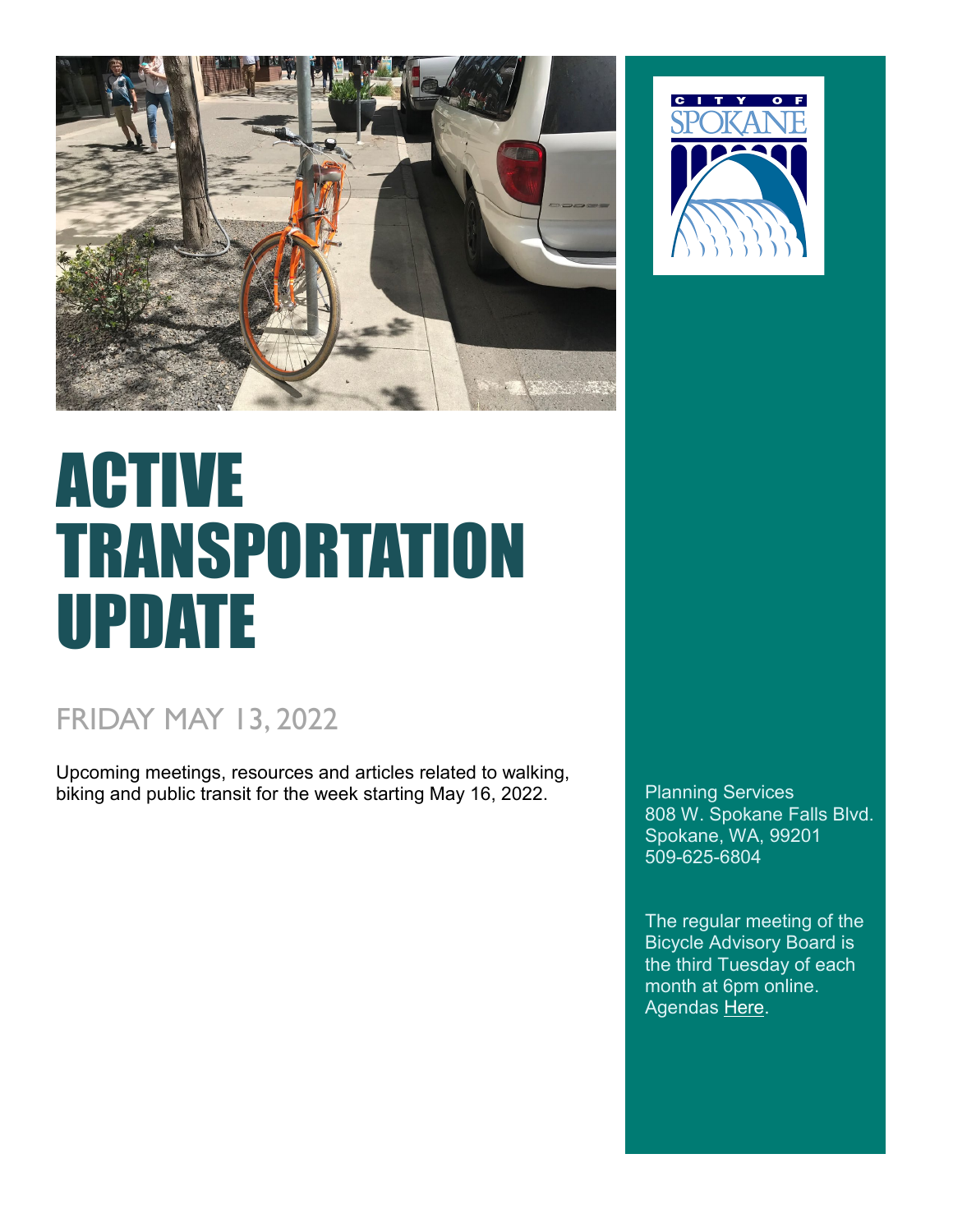#### **Events**

- **Bike Everywhere Month Spokane Bicycle Club**
	- o Annual Pancake Breakfast 7:30am at Riverfront Park, Monday May 16
	- $\circ$  Special Guest Senator Andy Billig
	- o [Information Here](http://www.spokanebicycleclub.org/page-1858667)
- Spokane Summer Parkways
	- o Tuesday, June 21, 6-9pm
	- o [Information Here](https://summerparkways.com/)
	- Spokane Thursday Night Rides Shacktown
		- o [Info posted here](https://www.facebook.com/shacktowncomm/)
- Cascade Bicycle Club Events Schedule
	- o [Online Here](https://cascade.org/node/46270?utm_medium=email&utm_campaign=Devo%20Member%20News%20January%202021&utm_content=Devo%20Member%20News%20January%202021+CID_a879f557ac94003a04052e7c0e5785e9&utm_source=Campaign%20Monitor&utm_term=Learn%20more%20about%20the%20events%20we%20are%20hosting%20this%20year)

#### **Meetings**

- Spokane City Council
	- $\circ$  Monday, May 16 Briefing at 3:30pm, Legislative @6pm, Open to the Public
	- o Topics of interest: Traffic Calming Project Analysis Contract Approval
	- o [Agenda Here](https://static.spokanecity.org/documents/citycouncil/current-agendas/2022/05/city-council-current-agenda-2022-05-16.pdf)
- Bicycle Advisory Board
	- $\circ$  Tuesday May 17 @ 6pm Open to the Public
	- o Topics of Interest: Six-Year Streets Program, Construction Detours
	- o [Agenda Here](https://static.spokanecity.org/documents/bcc/boards/bicycle-advisory-board/agendas/2022/05/bab-agenda-2022-05-17.pdf)
- Citizen's Transportation Advisory Board
	- $\circ$  Wednesday May 18 @ 5:30pm
	- o Topics of Interest: Complete Streets Grants, Shared-Use Path Considerations
	- o [Agenda to be posted Here](https://my.spokanecity.org/bcc/boards/spokane-transportation-benefit-district-governing-board/citizens-transportation-advisory-board/)
- **Chestnut-Elm Greenway Study Virtual Neighborhood Meeting**
	- o Wednesday May 25 at 5:30pm
	- o [Details online here](https://my.spokanecity.org/projects/chestnut-elm-neighborhood-greenway-study/)

#### **Webinars**

- Pop-Ups, Play Streets, and Placemaking Safe Routes
	- o Tuesday, May 17 at 10am PDT
	- o [Register Here](https://saferoutespartnership-org.zoom.us/webinar/register/WN_qOZ0qxDeTuSCV-OzW4Ppdw?timezone_id=America%2FLos_Angeles)
- Tactical Urbanism: Short-Term Actions for Long-Term Change Smart Growth Online
	- o Wednesday, May 18 at 10am PDT
	- o [Information Here](https://smartgrowth.org/2022-0518-tactical-urbanism-taking-short-term-actions-to-generate-long-term-change/)
- Prioritizing Transit: The Rose Lanes Project TREC at PSU
	- o Friday, May 20 at 11:30am PDT
	- o [Details Here](https://trec.pdx.edu/events/professional-development/friday-transportation-05202022)
- How E-Bike Incentives Expand the Market TREC at PSU
	- o [Recording Here](https://www.youtube.com/watch?v=qw0FcyMeGY4)